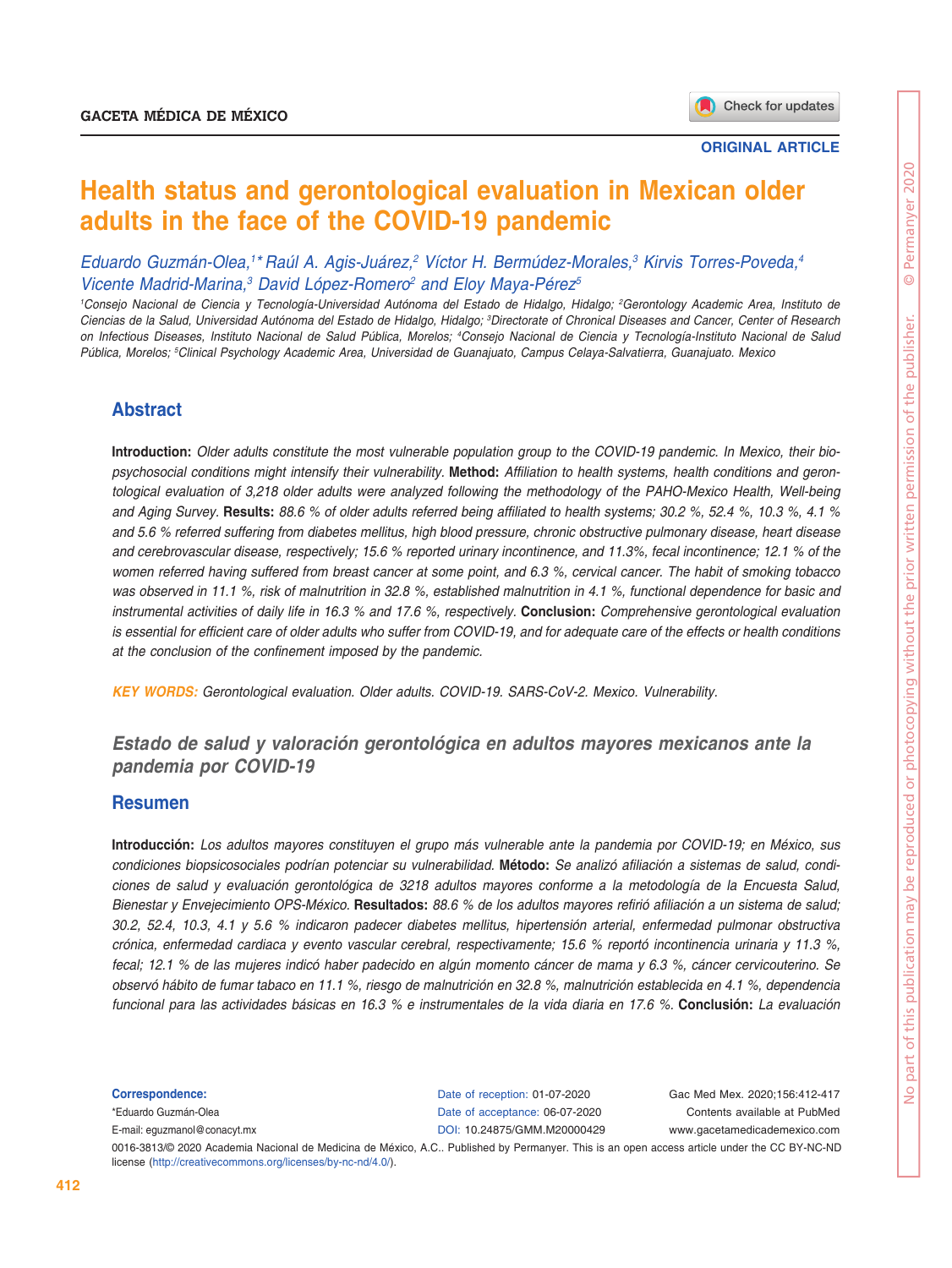*gerontológica integral es fundamental para la atención eficiente de los adultos mayores que padecen COVID-19 y para la adecuada atención por los efectos o condiciones de salud al terminar el confinamiento por la pandemia.*

*PALABRAS CLAVE: Evaluación gerontológica. Adultos mayores. COVID-19. SARS-CoV-2. México. Vulnerabilidad.*

## **Introduction**

In late 2019, the coronavirus disease (COVID-19) emerged in the People's Republic of China, caused by the severe acute respiratory syndrome coronavirus 2 (SARS-CoV-2); on March 11, 2020 the World Health Organization decreed the emergence of the pandemic[.1](#page-5-0),[2](#page-5-1) Initial reports referred febrile syndrome and respiratory symptoms as clinical manifestations of the disease; subsequently, pulmonary inflammatory activity, circulatory disorders, venous thrombosis, gastrointestinal symptoms, intracerebral hemorrhage, as well as neurological and muscular manifestations were included.<sup>[3](#page-5-2)-[5](#page-5-3)</sup>

On the other hand, owing to the latent risk of infection in all population groups, the World Health Organization proposed general protocols of action for the control and containment of the disease: $6$  however, thanks to international epidemiological reports, people aged 60 years and older, those who suffer from chronic diseases –mainly high blood pressure, diabetes, obesity, kidney, respiratory and heart diseases–, those with immune compromise and smokers, were determined to be at higher risk of death when suffering from COVID-19[.7](#page-5-5)[-10](#page-5-6) In this sense, given that Mexico has 15.4 million older adults  $(OAs)$ ,<sup>11</sup> and most main causes of morbidity and mortality in said age group are reported as risk factors in case of SARS-CoV-2 infection, this is a highly vulnerable population sector.<sup>12[-13](#page-5-9)</sup>

When the first case of COVID-19 was confirmed in Mexico,<sup>14</sup> the Ministry of Health implemented general measures to contain the pandemic, but given the significant increase in the number of cases, national measures were implemented, which included the suspension of educational activities, mass events and non-essential activities; the *Jornada Nacional de Sana Distancia* (National Campaign for Healthy Distance) was established, focused on promoting social distancing in order to reduce the frequency of contact between people and reduce the risk of propagation of the disease. At the beginning of phase 2 of the pandemic, home confinement of the population was established, with an emphasis on the older adult population (60 years and older), as well as on people

diagnosed with high blood pressure, diabetes, heart or pulmonary conditions, or immunosuppression.<sup>15[-17](#page-5-12)</sup>

Given that more than half the OAs in Mexico lack a pension and are forced to work (mainly in the informal sector), the State has implemented economic support programs for people older than 68 years. To favor this measure, two two-month payments of this economic stimulus were given in advance at the beginning of confinement; however approximately 26 % of OAs lack said social support, which forces them to work and fail to comply with social isolation, with the consequent exposure to contract COVID-19[.18](#page-5-13)

Subsequently, a few days after the National Campaign for Healthy Distance was concluded by the Mexican government, the highest number of deaths in 24 hours (so far) was recorded, which placed the country at first place in the world for COVID-19 deaths within the previous 24 hours; up to that date, Mexico had accumulated 101,238 infected subjects (confirmed), out of which 20.38 % corresponded to OAs, amongst which 64.2 % required hospitalization and, of those who remained hospitalized, 90.04 % died. Overall, up to that moment, 29.6 % of all deaths recorded in the country corresponded to OAs[.19](#page-5-14)

The purpose of this work is to describe the health and functional conditions of Mexican older adults prior to the start of the pandemic caused by SARS-CoV-2, which will allow offering an overview of the biopsychosocial conditions of the older adult population of Mexico, in order to support a comprehensive care approach during the pandemic and post-confinement.

## **Method**

With a descriptive, cross-sectional design, information obtained from interviews and gerontological evaluations of 3,218 OAs from Hidalgo, Puebla, Tlaxcala, State of Mexico, Morelos and Mexico City, who participated in the University Program for Gerontological Care between 2018-2019, was analyzed. Using the methodology and instruments of the Health, Well-being and Aging Survey (SABE-México), validated for the Mexican population,<sup>12,20</sup> sociodemographic and affiliation data, and self-reports about suffering from diabetes mellitus, high blood pressure, chronic obstructive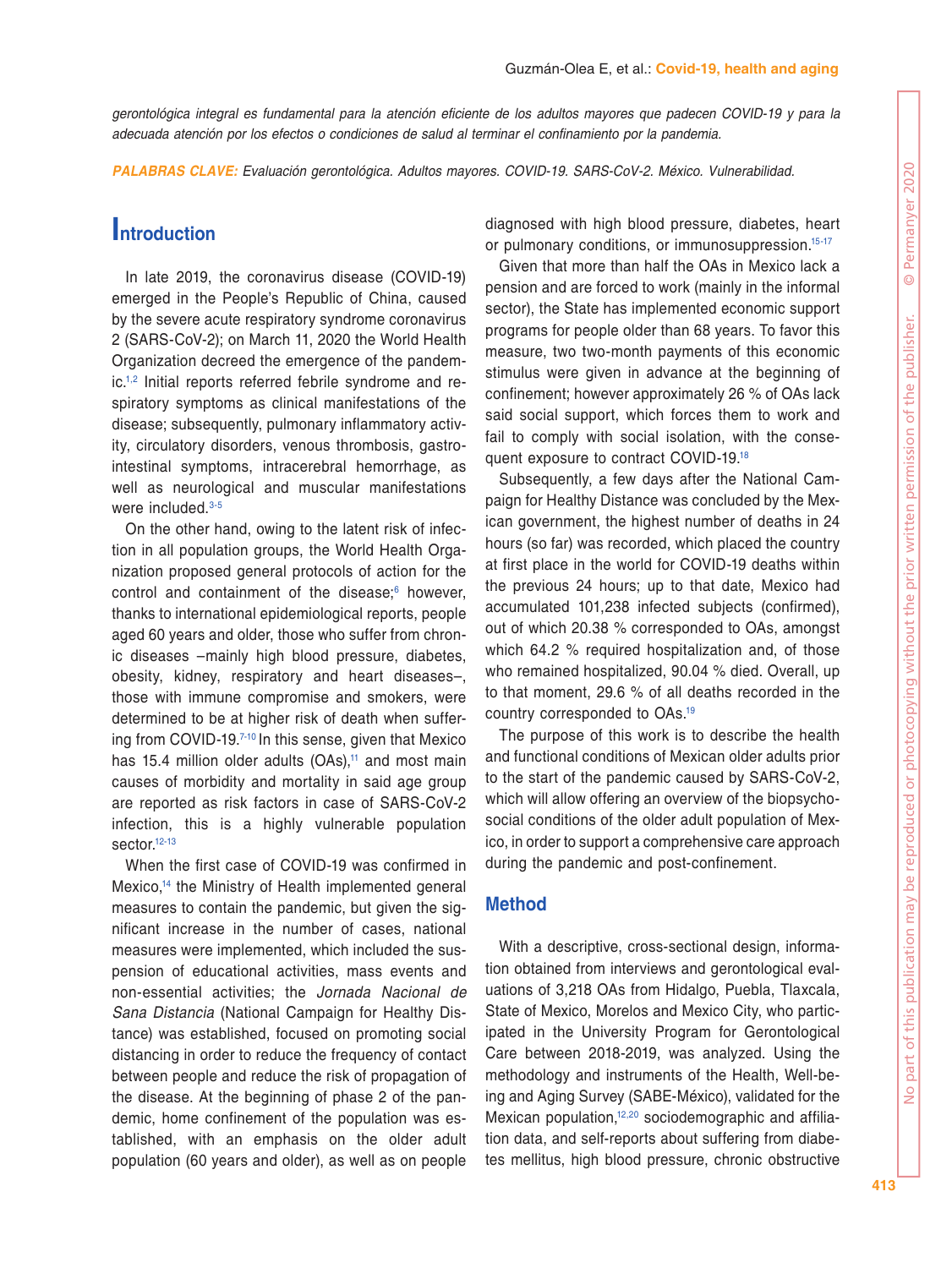pulmonary disease, heart diseases, cerebrovascular event, cancer and fecal and urinary incontinence were reviewed. Evaluations addressed depressive symptoms (Yesavage's Geriatric Depression Scale), nutritional status (Guigoz and Velas Mini Nutritional Assessment scale), dependence to carry out basic activities of daily living (BADL, using the Katz Index of Independence in Basic Activities of Daily Living), dependence for the performance of instrumental activities of daily living (IADL, with Lawton and Brody Instrumental Activities of Daily Living Index $)^{21}$  and, additionally, the tobacco smoking habit.

The interviews and evaluations were carried out by pairs of students from the Gerontology Academic Area of the Autonomous University of the State of Hidalgo, under the supervision of professors and researchers from this institution. The researchers were previously trained in the SABE-Mexico Survey program, by the Deputy Directorate for the Care of Aging of the National Center for Preventive Programs and Disease Control (CENAPRECE – *Centro Nacional de Programas Preventivos y Control de Enfermedades*) of the Ministry of Health.

The analyzed sociodemographic data and their categories included age (60 to 69,  $\geq$  70 years), gender, place of residence (urban and rural), employment (works, does not work and other), marital status (married and other), and level of education (basic or lower or higher than basic). Regarding the presence of comorbidities, self-reference of each one of them by clinical diagnosis was considered. As for cancer, only breast and cervical cancer were considered in women, as well as prostate cancer in men; previous or current presence of these conditions was considered for the record.

Gerontological evaluations categorization was established as follows:

- Depression: no depression, mild to moderate, and severe depression.
- Nutritional status: normal status, malnutrition risk and malnutrition.
- Functional dependence for BADL and IADL: no impairment, mild to moderate impairment and severe impairment.

All analyses and interpretations were carried out by specialists from each area. Data descriptive and dispersion analyses were carried out, and data were represented as means and proportions, considering the standard error and a level of significance of 95 %  $(p < 0.05)$ ; the processing was carried out using the SPSS statistical package, version 16.

The project was carried out considering the recommendations of the 1964 Declaration of Helsinki and the ethical guidelines established by the Ministry of Health. At the beginning of each interview, the subjects were informed about and invited to participate in the University Program for Gerontological Care; those who accepted, signed an informed consent letter, without refusal to participate affecting their care, evaluation and follow-up within the program. The project was reviewed and approved by the Research and Ethics Commission of the Autonomous University of Hidalgo Gerontology Academic Area.

## **Results**

From an initial selection among 3,425 OAs, a final sample of 3,218 was obtained. The participants were residents of urban and rural areas and were between 60 and 105 years old at the time of the study. The program they attended does not depend on any health institution. Initially, affiliation to social security was determined in 88.6 % of participants; significantly, a higher predominance of women, residents of urban areas and people with employment was observed and, in those who had some education, it was higher than basic (Table 1).

Regarding the analysis of the main chronic diseases referred to as risk factors for COVID-19, type 2 diabetes mellitus was identified in 30.2 % of OAs, with statistical significance in people aged 60 to 69 years, residents of urban areas, with a job, married and with basic or lower education. High blood pressure was ranked as the comorbidity with the highest prevalence (52.4 %); a higher predominance was observed in men, people with employment and with a basic or lower education level. Chronic obstructive pulmonary disease was determined in 10.3 %, while heart diseases only in 4.1 %, with a higher predominance in men. Finally, 5.6 % reported having suffered at least one cerebrovascular disease event (Table 2).

Regarding cancer, 12.1 % of women referred suffering or having suffered from breast cancer, while 6.3 % indicated the same for cervical cancer; in the case of men, 11.4 % reported suffering or having suffered from prostate cancer. Urinary incontinence was referred by 15.6 % of OAs, while 11.3 % referred fecal incontinence (Table 3).

Gerontological evaluations results allowed obtaining evidence of depressive symptoms in 26.5 % of total subjects: 19.7 % with mild to moderate level, and 6.8 %, severe level. With regard to nutritional status,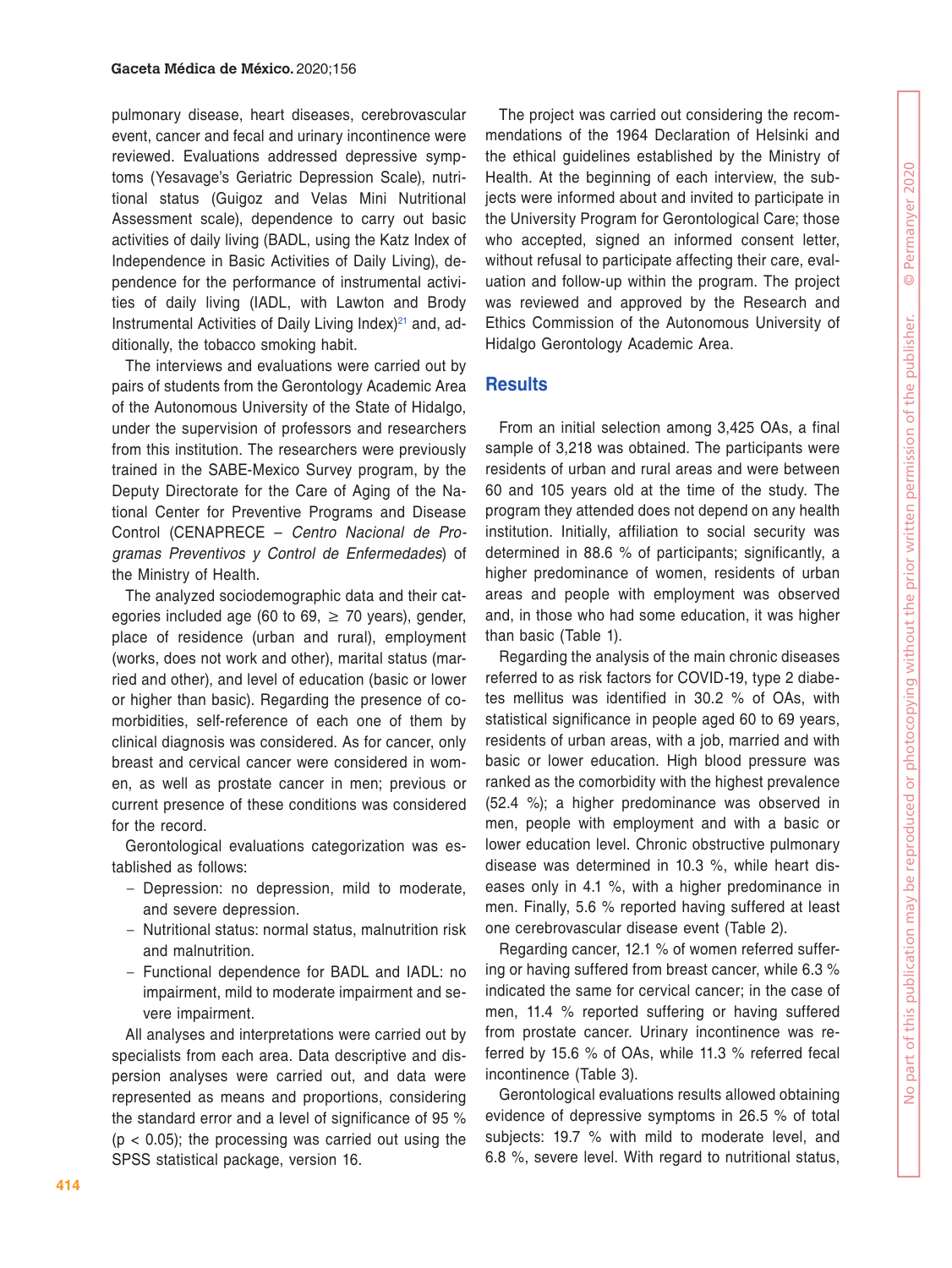| <b>Characteristic</b>            | Age (years) |           | Gender               |        | <b>Residence</b>  |                | <b>Employment</b>   |           | <b>Marital status</b> |        | <b>Education</b> |        |
|----------------------------------|-------------|-----------|----------------------|--------|-------------------|----------------|---------------------|-----------|-----------------------|--------|------------------|--------|
|                                  | 60-69       | $\geq 70$ |                      | M      | u                 | $\overline{R}$ | W                   | <b>NW</b> | M                     | O      | $\leq$ B         | /> B   |
| Population ( $n = 3218$ , 100 %) | 1580        | 1638      | 2204                 | 1014   | 2037              | 1181           | 2275                | 943       | 2838                  | 380    | 2040             | 1178   |
| $n (\%)$                         | (49.1)      | (50.9)    | (68.5)               | (31.5) | (63.3)            | (36.7)         | (70.7)              | (29.3)    | (88.2)                | (11.8) | (63.4)           | (36.6) |
| Affiliation (n = 2851, 88.6 %)   | 1374        | 1477      | $2061$ <sup>\$</sup> | 790    | 1796 <sup>§</sup> | 1055           | $1955$ <sup>§</sup> | 896       | 2589                  | 262    | 1702             | 1149   |
| n(%)                             | (48.2)      | (51.8)    | (72.3)               | (27.7) | (63)              | (37)           | (68.6)              | (31.4)    | (90.8)                | (9.2)  | (59.7)           | (40.3) |

#### **Table 1. Sociodemographic characteristics of Mexican older adults participating in the University Program for Gerontological Care**

F = females, M = males, U = urban, R = rural, W = works, NW = does not work, M = married, O = other (single, widowed), ≤ B = basic (complete primary school) or lower than basic education; > B = higher than basic education (secondary school, high school, technical or college degree). According to the National Institute of Statistics and Geography, a settlement is regarded as rural when it has less than 2500 inhabitants.

§ Statistically significant difference between groups with p < 0.05.

| Variable                              | DM $n = 972$ (30.2 %)       |              | HBP $n = 1686$ (52.4 %)   |              | COPD $n = 331 (10.3 %)$ |              | HD $n = 132(4.1%)$      |              | CVE $n = 181 (5.6 %)$ |              |
|---------------------------------------|-----------------------------|--------------|---------------------------|--------------|-------------------------|--------------|-------------------------|--------------|-----------------------|--------------|
|                                       | P(%)                        | NP(%)        | P(%)                      | NP(%)        | P(%)                    | NP (%)       | P(%)                    | NP (%)       | P(% )                 | NP (%)       |
| Age, years<br>60-69<br>$\geq 70$      | 16.8 <sup>§</sup><br>13.4   | 32.3<br>37.5 | 24.9<br>27.5              | 24.2<br>23.4 | 4.9<br>5.4              | 44.2<br>45.5 | 1.2<br>2.9              | 47.9<br>48   | 3.2<br>2.4            | 45.9<br>48.5 |
| Gender<br>F<br>M                      | 15.9<br>14.3                | 52.6<br>17.2 | 23.8<br>28.6 <sup>§</sup> | 44.7<br>2.9  | 5.2<br>5.1              | 63.2<br>26.4 | 1.5<br>2.6 <sup>§</sup> | 67<br>28.9   | 2.6<br>3              | 65.9<br>28.5 |
| Residence<br>$\cup$<br>$\overline{R}$ | $17.3$ <sup>§</sup><br>12.9 | 46<br>23.8   | 29.2<br>23.2              | 34.1<br>13.5 | 5<br>5.3                | 58.3<br>31.4 | 2.3<br>1.8              | 61<br>34.9   | 3.4<br>2.2            | 59.9<br>34.5 |
| Employment<br>W<br><b>NW</b>          | 17.9 <sup>§</sup><br>12.3   | 52.8<br>17   | 31.4<br>21                | 39.3<br>8.3  | 6.8<br>3.5              | 63.9<br>25.8 | 2.7<br>1.4              | 68<br>27.9   | 3.6<br>$\overline{2}$ | 67.1<br>27.3 |
| Marital status<br>M<br>$\circ$        | 22.6 <sup>§</sup><br>7.6    | 65.6<br>4.2  | 43.5<br>8.9               | 44.7<br>2.9  | 6.2<br>4.1              | 82<br>7.7    | 2.2<br>1.9              | 86<br>9.9    | 2.9<br>2.7            | 85.3<br>9.1  |
| Education<br>$\leq B$<br>$>$ B        | 20.8 <sup>§</sup><br>9.4    | 42.6<br>27.2 | 35.6<br>16.8              | 27.8<br>19.8 | 5.5<br>4.8              | 57.9<br>31.8 | $\overline{c}$<br>2.1   | 61.4<br>34.5 | 3.1<br>2.5            | 60.3<br>34.1 |

#### **Table 2. Main pathologies in 3218 older adults participating in the University Program for Gerontological Care**

DM = diabetes mellitus, HBP = high blood pressure, COPD = chronic obstructive pulmonary disease, HD = heart disease, CVE = cerebrovascular event, P = presented, NP = not presented, F = females, M = males, U = urban, R = rural, W = works, NW = does not work, M = married, O = other (single, widowed), ≤ B = basic (complete primary school) or lower than basic education;  $>$  B = higher than basic education.

§ Statistically significant difference between groups with p < 0.05.

|  | Table 3. Previous or current presence of cancer, urinary and fecal incontinence and smoking habit in 3218 older adults |  |
|--|------------------------------------------------------------------------------------------------------------------------|--|
|  |                                                                                                                        |  |

| <b>Condition</b>   |                   | <b>Cancer referred</b> |                   | <b>Incontinence</b> | <b>Smoking</b>    |                   |  |
|--------------------|-------------------|------------------------|-------------------|---------------------|-------------------|-------------------|--|
|                    | Breast*           | Cervix*                | Prostate**        | <b>Urinary</b>      | Fecal             |                   |  |
|                    | % (95 % CI)       | % (95 % CI)            | % (95 % CI)       | % (95 % CI)         | % (95 % CI)       | % (95 % CI)       |  |
| Referred           | $12.1(11.6-12.9)$ | $6.3(5.8-7.1)$         | $11.4(10.8-12.2)$ | 15.6 (14.9-16.2)    | $11.3(10.6-12.1)$ | $11.1(10.3-11.8)$ |  |
| Not referred       | 87.9 (86.2-88.8)  | 93.7 (92.9-94.3)       | 88.6 (87.8-89.4)  | 84.4 (83.7-85.2)    | 88.7 (87.6-89.9)  | 88.9 (87.7-90.2)  |  |
| Difference p-value | 0.00              | 0.00                   | 0.00              | 0.00                | 0.00              | 0.03              |  |

\*Only in females. \*\*Only in males. Females,  $n = 2204$  (68.5 %); males,  $n = 1014$  (31.5 %).

CI = confidence interval.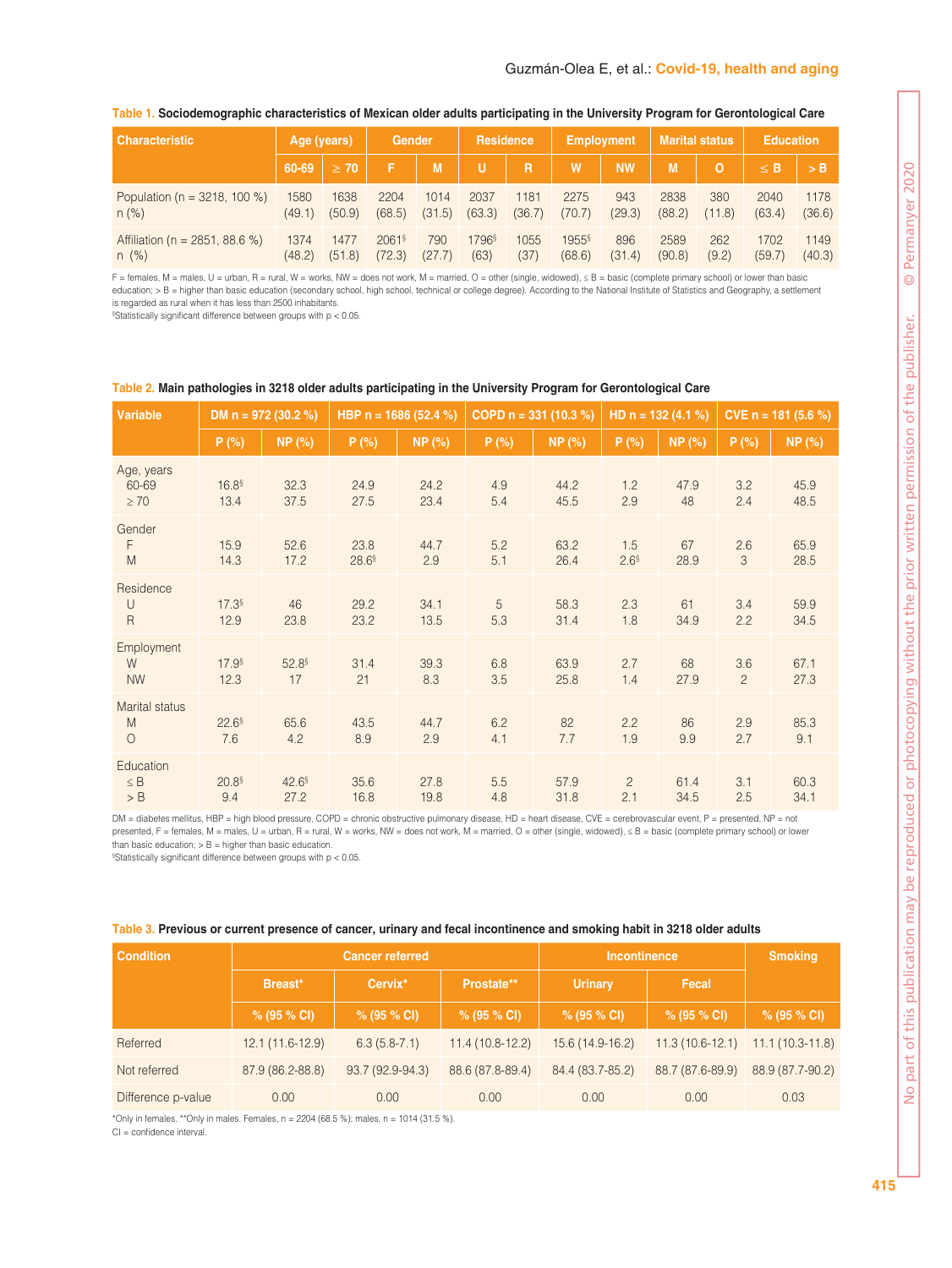| <b>Evaluation</b>            | Depressive symptoms %  |                            | <b>Nutritional status %</b>                                 |                  | <b>Functional dependence</b>    |                            |                        |                            |  |  |
|------------------------------|------------------------|----------------------------|-------------------------------------------------------------|------------------|---------------------------------|----------------------------|------------------------|----------------------------|--|--|
|                              |                        |                            |                                                             |                  | <b>BADL %</b>                   |                            | <b>IADL</b> %          |                            |  |  |
|                              | Mild-Mod.<br>(95 % CI) | <b>Severe</b><br>(95 % CI) | <b>MNR</b><br>(95 % CI)                                     | Mn<br>(95 % CI)  | Mild-Mod.<br>(95 % CI)          | <b>Severe</b><br>(95 % CI) | Mild-Mod.<br>(95 % CI) | <b>Severe</b><br>(95 % CI) |  |  |
| Present                      |                        |                            | 19.7 (19.1-20.2) 6.8 (5.9-7.4) 32.8 (31.2-33.7) 4.1 (3.2-5) |                  | $12.9(11.8-13.7)$ 3.4 (2.2-4.1) |                            | $16.2(15.1-17.3)$      | $1.4(0.8-2.1)$             |  |  |
| Not present                  |                        | 73.5 (72.1-74.3)           |                                                             | 63.1 (61.9-64.5) |                                 | 83.7 (82.6-84.9)           |                        | 82.4 (80.9-84)             |  |  |
| <b>Difference</b><br>p-value | 0.00                   | 0.00                       | 0.00                                                        | 0.00             | 0.00                            | 0.00                       | 0.00                   | 0.00                       |  |  |

**Table 4. Gerontological evaluation of 3218 older adults**

Mild-Mod. = mild to moderate, BASL = basic activities of daily living, IADL = instrumental activities of daily living, MNR = malnutrition risk, Mn = malnutrition, CI = confidence interval.

32.8 % showed malnutrition risk, while 4.1 % had established malnutrition. Regarding functional dependence for BADL (e.g., personal hygiene and grooming, dressing, eating, functional mobility, etc.), 12.9 % had mild to moderate dependence, while 3.4 % had severe dependence; as for functional dependence for IADLs (use of the telephone, handling of medications, performing domestic chores, etc.), 16.2 % indicated mild to moderate dependence, and 1.4 %, severe dependence (Table 4).

#### **Discussion**

Biopsychosocial conditions of OAs in Mexico place them as one of the most vulnerable sectors to COVID-19 in our country. The evident efforts to know the health conditions of this sector are insufficient given the current situation. A comprehensive analysis must be carried out that also involves socioeconomic conditions and conditions of independence and functionality.

The need for having social security in terms of health is not covered by affiliation alone, since although the level of coverage is wide, deficiencies in the quality of care, lack of accessibility to institutions and specialists, shortage of health personnel and discontinuation of medication for preexisting conditions (such as high blood pressure, diabetes, cancer and cardiovascular diseases), drive to the search for other public and/or private institutions, which might generate higher exposure to SARS-CoV-2, increase the risk of transmission and generate out-of-pocket expenses, which given the current situation, could be catastrophic for OAs.[22](#page-5-17)[-25](#page-5-18) Given the complexity in OAs individual conditions, such as chronicity of multiple pathologies, polypharmacy, frailty, dependence and socioeconomic vulnerability, a multidisciplinary care approach is necessary in the event of suffering from COVID-19.

The contributions herein presented enable pointing out that OAs with disabling conditions or dependence might have a poor prognosis in their recovery or a fatal outcome in case of SARS-CoV-2 infection. In patients with nutritional deficiencies in whom mechanical ventilation is necessary, subsequent dysphagia represents an essential element for rehabilitation and survival.<sup>26</sup> Depressive symptoms might be affected by social isolation, and even evolve and cause mild cognitive impairment and suicide attempts.[27-](#page-5-20)[28](#page-5-21) Functional dependence for basic and instrumental activities of daily living could affect compliance with the measures of hygiene and isolation that are necessary to prevent transmission, as well as nutritional status, rational use of medications, physical condition and motor skills.

Finally, with all of the above, our view is focused on showing the biopsychosocial complications OAs face and will face in pandemic and post-COVID-19 times. Based on the gerontological evaluation that was carried out, ideas on the redesign and adaptation of the health education system in Mexico to current conditions, the generation of new professional profiles, implementation of programs based on self-care empowerment, the training of primary caregivers, as well as the design of care plans based on the promotion of autonomy, are strengthened. $29-33$  $29-33$ 

## **Conclusions**

OAs constitute the most vulnerable population group to the COVID-19 pandemic, mainly due to processes that are inherent to aging (e.g., chronic inflammation and immunosenescence). The condition of vulnerability of the Mexican population older than 60 years increases due to their biopsychosocial characteristics, such as the complexity of their ailments, the development of conditions of disability or dependence, and the economic